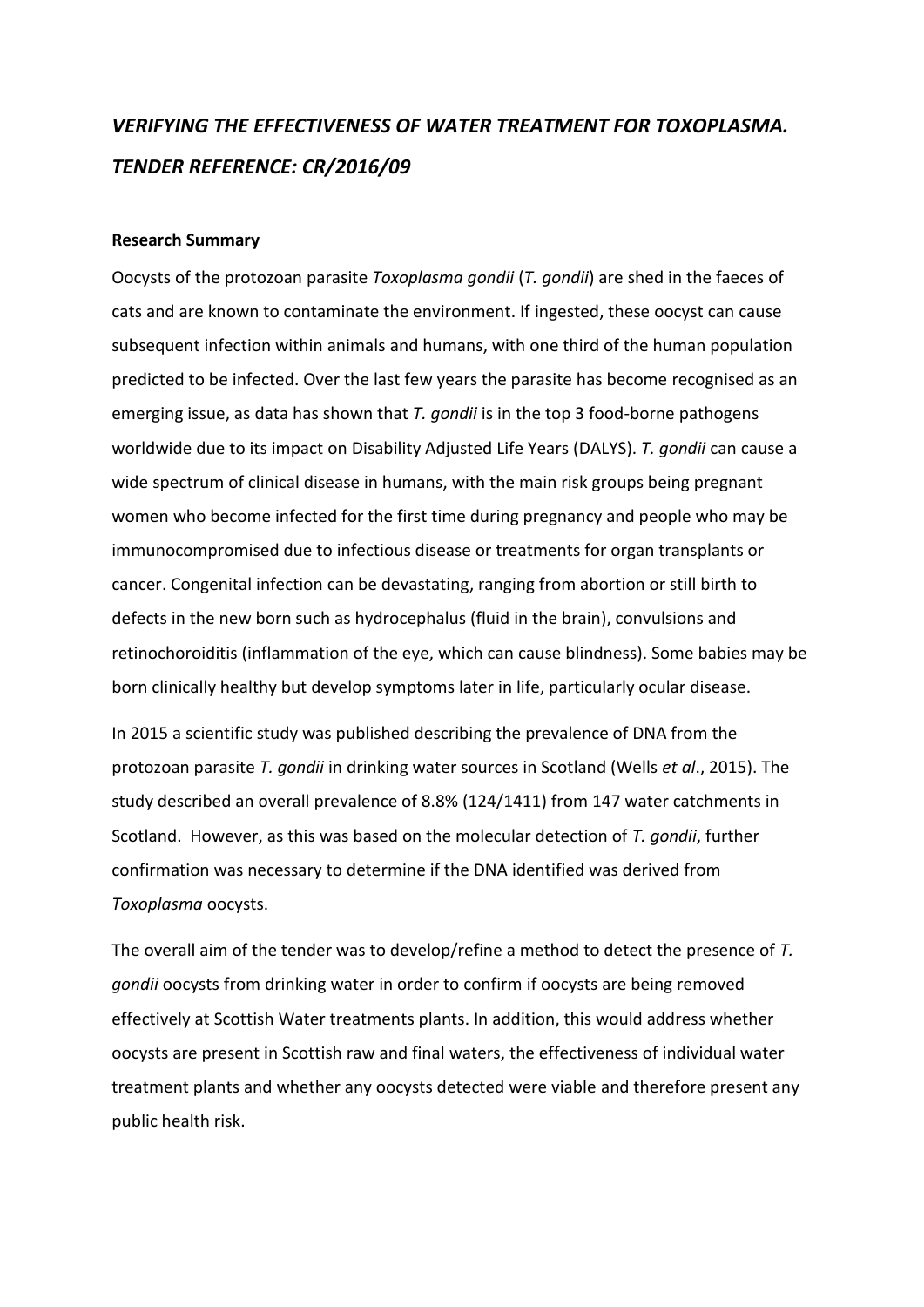The current study involved close links with Scottish Water and all samples were obtained from Scottish Water, not just for testing, but also for the development of a concentration methodology. These samples were post *Cryptosporidium* immuno-magnetic separation (IMS) water samples from both raw (un-treated water) and final water (drinking water). Early into the development of the concentration methodologies, it became apparent that post *Cryptosporidium* IMS water samples that were dirty (turbid), whether originating from raw or final water, were problematic. Samples could appear dirty due to the concentration and filtration process carried out at Scottish Water laboratories, where 1000 L of water is concentrated to 10 ml. This process can also concentrate any particulate matter in the water, making them appear more turbid. The methodology development mainly focused on trying to "clean up" these dirty samples to enable them to be screened by microscopy, as well as ensuring that the method remained sensitive enough to detect low numbers of parasite oocysts. Of the nine methodologies tested, centrifugation of clear and cloudy spiked samples proved to be a successful quick and straight forward method for concentrating *Toxoplasma* oocysts, with as low as one oocyst being detected using this process. Overall, auto fluorescence provided the best results for visualisation the parasite oocysts. Despite repeated attempts, dirty raw and dirty final concentrated samples could not be screened due to their turbidity.

Overall, 201 post concentrated water samples (final water n=194, raw water n=6, unknown n=1) from 10 catchments were screened by microscopy. *T. gondii* like bodies (TLB's) were identified in 27 samples from 8 catchments, however, following DNA extraction and a *T. gondii* specific qPCR (a semi-quantitative detection technique to estimate the quantity of parasite DNA present) of these TLB's scraped from slides, only one sample was found to contain *Toxoplasma* from one catchment. The PCR product from this positive sample was sent for DNA sequencing which further confirmed the presence of *T. gondii*. The qPCR positive result had a high Cq value (36.8), and the final concentration calculated was very low (1.000 pg), equating to less than one oocyst. The oocyst was identified from a final water sample that was processed for routine *Cryptosporidium* testing at Scottish Water on 28th January 2018. The oocyst appeared to be sporulated, which is the known infectious/viable stage of the oocyst, however its appearance was not typical of a fresh sporulated oocyst. It is likely that the oocyst had been in the environment for some time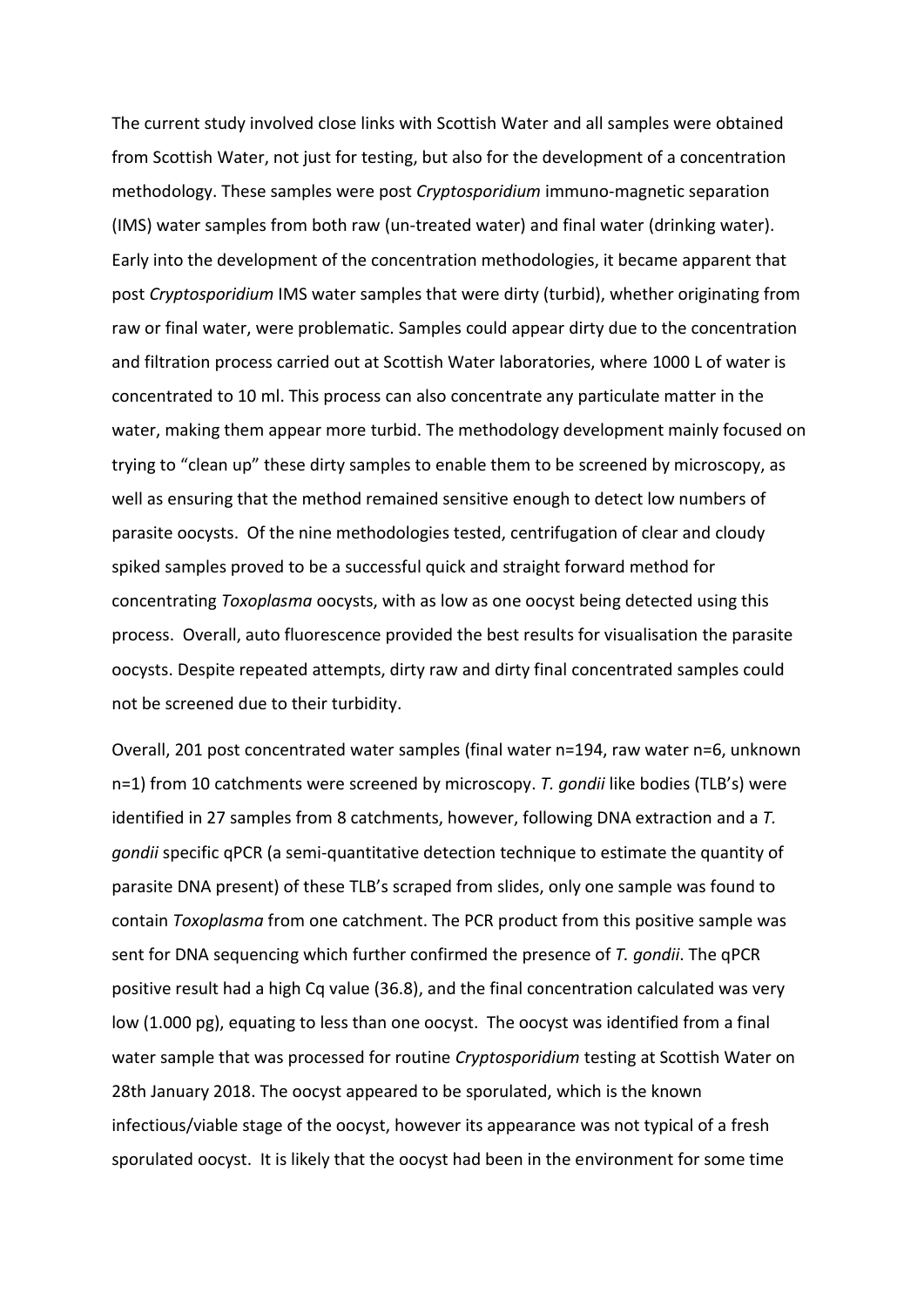and had therefore been exposed to harsh environmental conditions. It is therefore not surprising that its morphology differed to an oocyst stored in optimum conditions in the laboratory. It was not possible to conclude whether the identified *T. gondii* oocyst was viable. However, given that a *T. gondii* oocyst must first sporulate to become infective, it is likely that, at one point, this oocyst was indeed viable.

Following the isolation of this single oocyst, Scottish Water carried out a site specific investigation into environmental conditions, water quality and water treatment works performance at the time of and prior to the period this sample was collected. The treatment plant was working effectively and Scottish Water were not able to identify the possible source of this *T. gondii* oocyst, or its route through the water treatment process.

As the majority of the concentrated final water samples, which could be screened by microscopy, were either clean or cloudy in appearance, there is possibly an underestimation to the number of oocysts which may be present. Although attempts were made to clean and concentrate oocysts from dirty/turbid raw and final water samples, the methodology still requires improvements. Ideally, a method similar to that used for concentrating *Cryptosporidium* oocysts, using immunomagnetic separation (IMS) along with a specific monoclonal antibody should be developed to improve detection of *T. gondii* oocysts in these turbid samples. However, within the current study, a DNA spiking experiment was conducted. The results of this experiment have shown that when *T. gondii* DNA is detected using the specific qPCR, the DNA is highly likely to have originated from an oocyst, other than DNA "floating" into a water catchment. This result could also have implications for the previously published study (Wells *et al*., 2015), as any *T. gondii* DNA detected most likely means that *T.gondii* oocysts have been present.

In light of this result, additional analysis was performed on raw (dirty) concentrated post *Cryptosporidium* IMS samples from the catchment the oocyst was identified in. As these were highly turbid/dirty samples, it was not possible to visualise them by microscopy and each sample was tested for the presence of *T. gondii* DNA using a *T. gondii* specific qPCR. Of the 31 samples which were tested by qPCR, 4 (12.9%) were identified to contain *T. gondii* DNA.